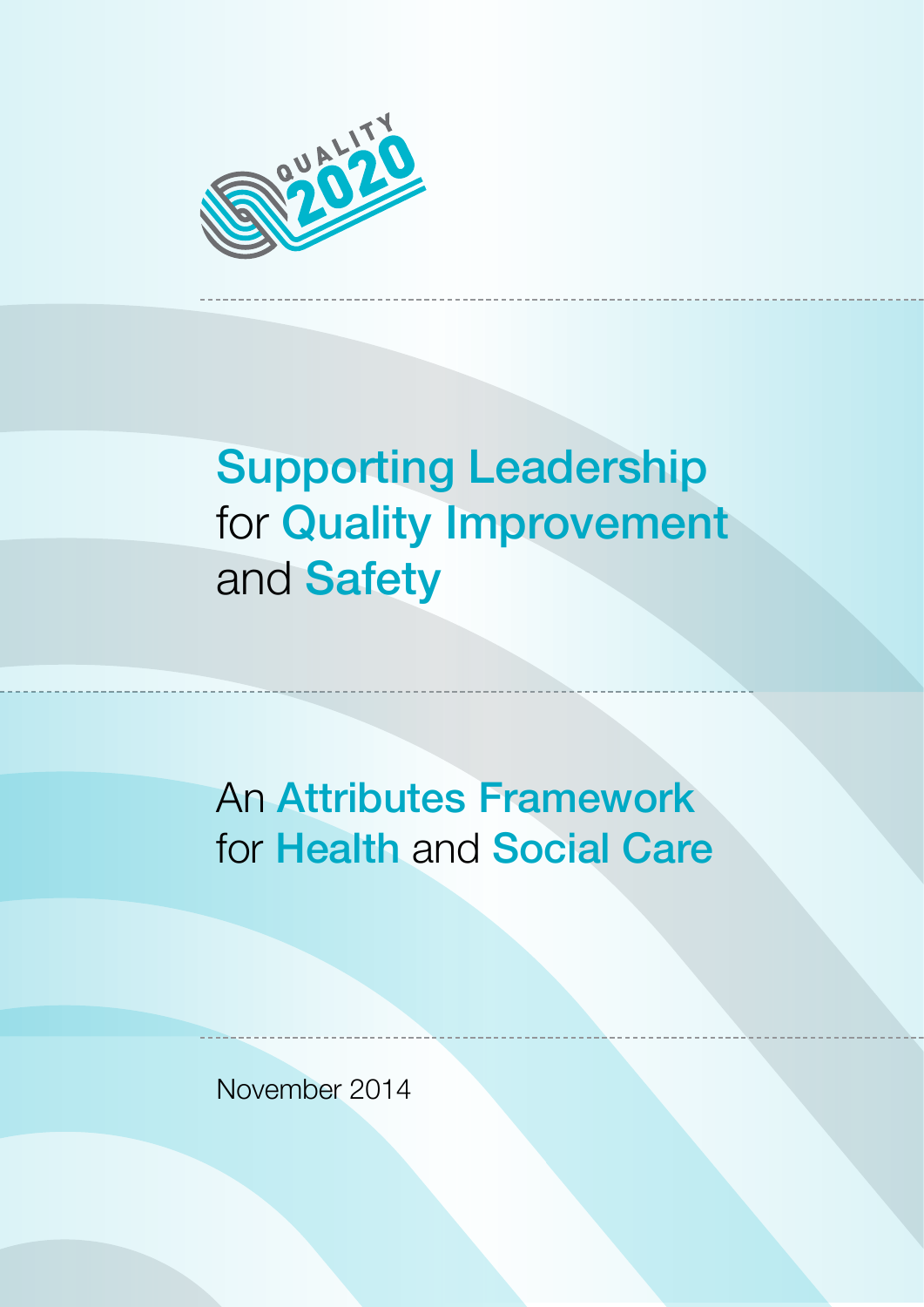In 2011, Charlotte McArdle and Dr Anne Kilgallen, the then Co-chairs of the Quality 2020 Task 4 group, were tasked with developing an outline proposal for a multi-professional leadership programme. Such a programme would need sufficient capacity to provide initial and on-going leadership and management development within the HSC. Having scoped the system, it was recognised that excellent arrangements were already in place for leadership development across a range of providers. However there was a significant deficit in leadership skills for Quality Improvement and Safety.

The Health and Social Care Safety Forum and the Northern Ireland Practice and Education Council (NIPEC) led the development of this *Attributes Framework* in partnership with key stakeholders within Health and Social Care, including Medicine, Nursing, Midwifery, Allied Health Professions, Social Work and General Practice (See Appendix 1, Membership of Steering Group).

The Q2020 Task 4 Co-chairs would like to acknowledge the input of many groups from across Northern Ireland and further afield. We would like specifically to thank the Improvement Fellows of the Institute of Healthcare Improvement (Boston). We are also indebted to a wide range of contributors for their input, from those in undergraduate training to those who run and oversee our services.

## **Contents**

|                                                                           | raye |
|---------------------------------------------------------------------------|------|
|                                                                           |      |
|                                                                           |      |
|                                                                           |      |
| Appendix 1. Membership of Attributes Framework Project Steering Group  12 |      |
|                                                                           |      |

Page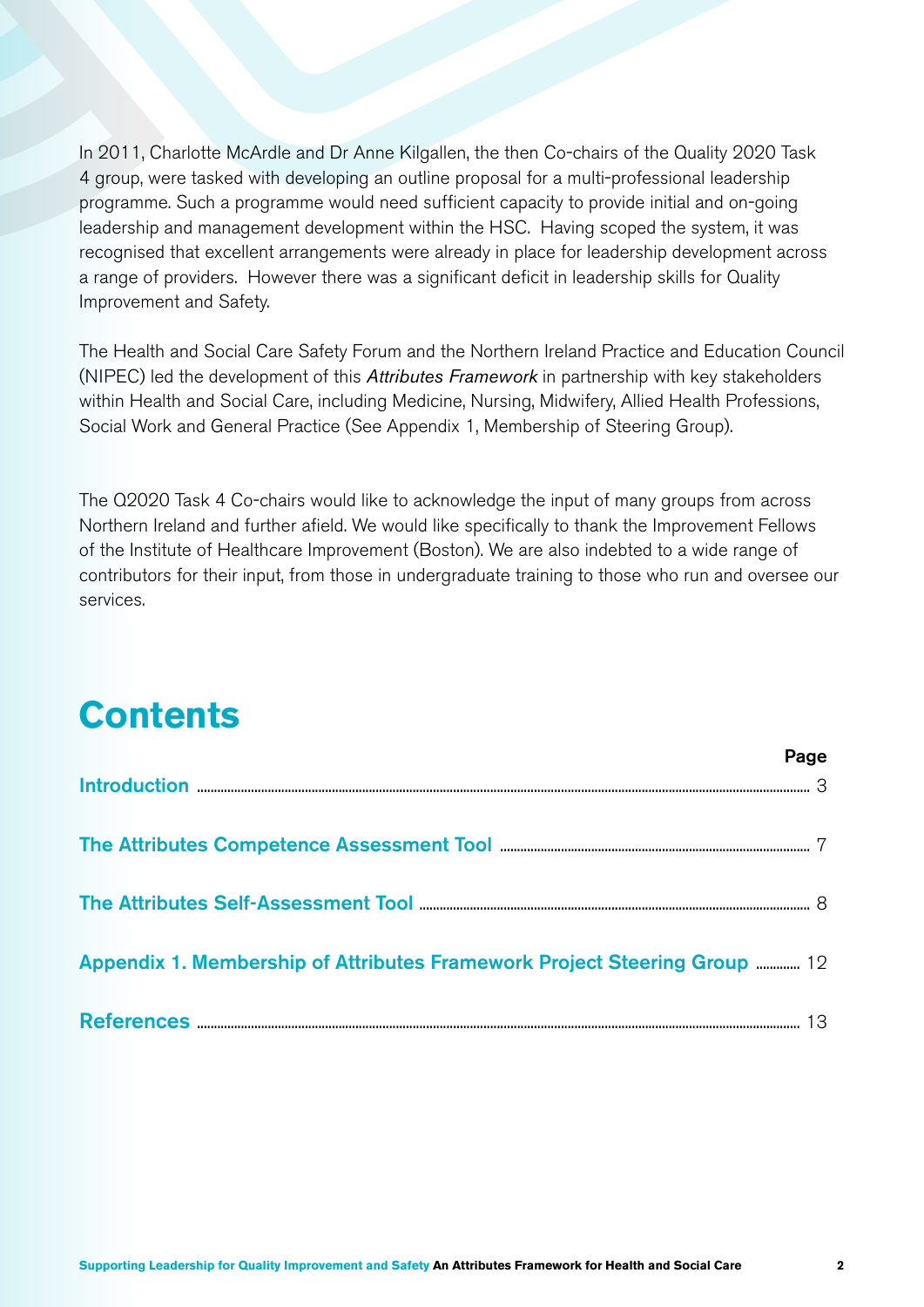## **Introduction**

The purpose of this framework is to:

1. Assist individuals in assessing:

a. their current attributes (knowledge, skills and attitudes) in relation to leadership for quality improvement and safety

*and* 

- b. their learning and development needs for their current role or for future roles.
- 2. Help organisations to build the capability and capacity of the workforce<sup>1</sup> to participate in, and lead, initiatives which develop quality care and services.

In this document, *The Attributes Framework Supporting Leadership for Quality Improvement and Safety in Health and Social Care* will be referred to hereafter as the Attributes Framework.

#### **Leadership for Quality means...**

*Making it possible for everyone, everyday to do a better job with greater satisfaction, learning from and with their colleagues, in order to improve services.* 

#### *Adapted from Deming (1986)*

#### Quality Improvement and Safety is Everyone's Job

It is essential for all of us working, or in training, in Health and Social Care to understand the importance of delivering person-centred, quality care to our patients and service users (Department of Health Social Services and Public Safety (DHSSPS) 2011 and Health and Social Care Board (HSCB) 2011).

The *Attributes Framework* is informed by the principles and values within the Quality 2020 strategy (DHSSPS 2011). It is designed to enable staff and those in training, to fulfil the requirements of their role and, as a result, put patients and service users where they are entitled to be – the first and foremost consideration of our service (Francis, 2013). It can also be used in conjunction with other competency frameworks relevant to your role (see Table 1), and should also be included in educational curricula for those in training.

#### Quality Improvement and Safety – YOUR Journey of Learning and Development

It is important that your leader/line manager and the organisation, support you in developing your knowledge, skills and attitudes in quality improvement and safety, by providing the learning and development opportunities/activities suitable for your role. Figure 1 represents the learning and development journey in quality improvement and safety for all those employed by, or training in, the Health and Social Care system.

1 Workforce refers to all staff contributing in Health and Social Care. This also includes those on pre-registration training programmes.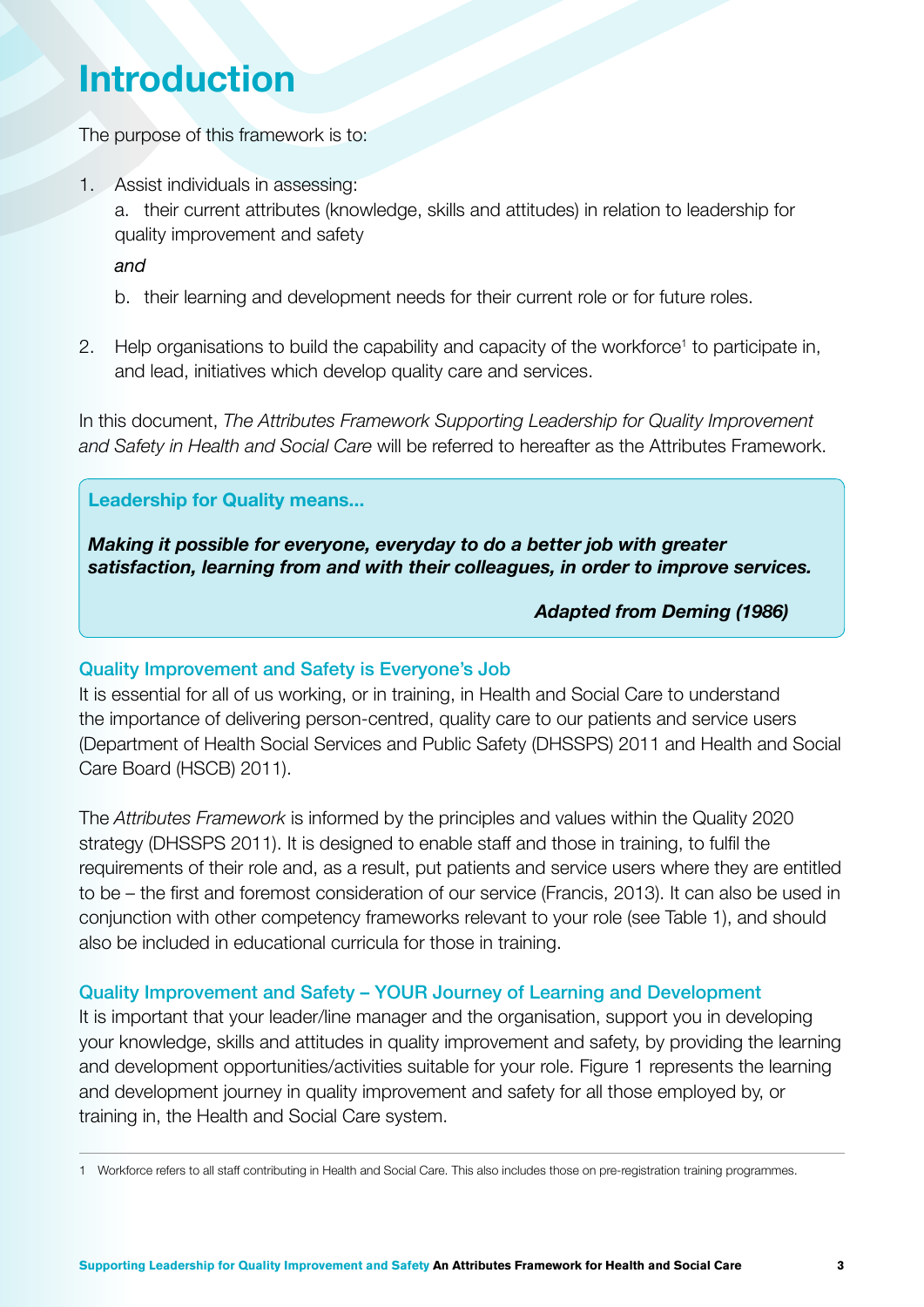#### Figure 1: Learning and Development Journey for Quality Improvement and Safety



#### The Attributes Framework

The Attributes Framework (pages 5 – 6) identifies the quality improvement and safety attributes you require for your role and the level at which you work, in the organisation. Through your appraisal or supervision meetings or through mentorship (for those in training), you should be supported in assessing your existing attributes in relation to quality improvement and safety and, therefore, in planning the learning and development needed for you to progress along your journey.

#### How you can use the Attributes Framework

The attributes in the framework have been converted into a competence assessment tool (pages 7 – 11). The *Attributes Competence Assessment Tool* will help you and your manager or supervisor choose learning and development activities suitable to enhance your competence in the attributes at the level appropriate to your role. The intention is to assist your progress on the journey to competence in quality improvement and safety.

The Attributes Framework and Competence Assessment Tool are accessible at www.dhsspsni.gov.uk/quality\_strategy\_2020

#### Table 1. Some of the Competency Frameworks which may be used in conjunction with the Attributes Framework

Knowledge and Skills Framework (DH 2004)

Medical Leadership Framework (NHS Leadership Academy and Academy of Royal Colleges 2010)

Professional in Practice (NISSC 2014)

Competence Assessment Tools for Ward Sisters, Charge Nurses and Team Leaders (NIPEC 2010 and 2012)

Healthcare Leadership Model (NHS Leadership Academy 2013)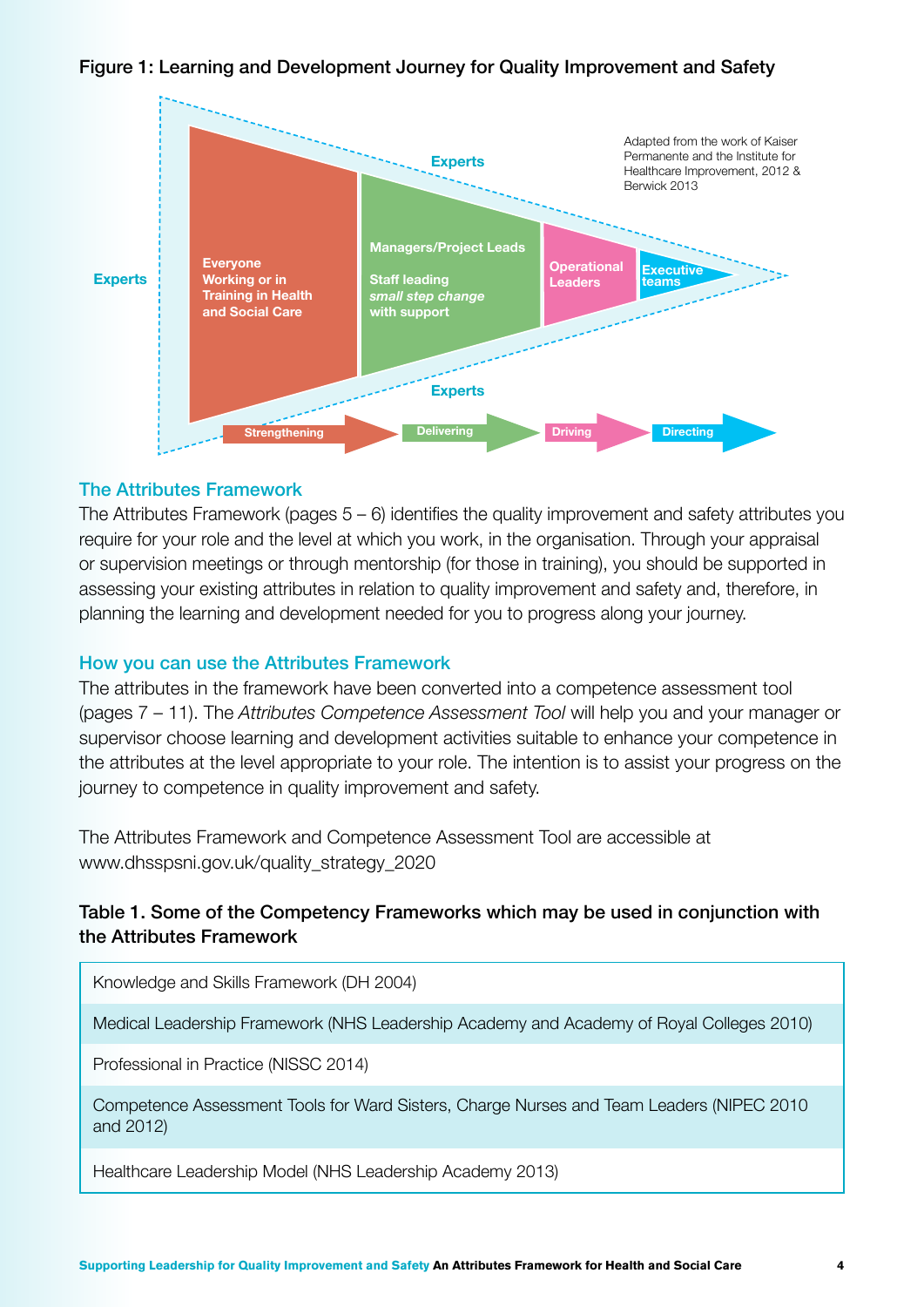### Attributes Framework for those providing Care and Services for Patients, Service Users and their Carers

| <b>Strengthening</b><br>foundations for<br>improvement                                                                                                                                                                                                                                                                                                                                                                                                                                                                                                                                                                                                                                                                                               | <b>Delivering</b><br>improvement                                                                                                                                                                                                                                                                                                                                                                                                              | <b>Driving</b><br>improvement                                                                                                                                                                                                                                                                                                                                                                                                                                                                                                                                                                                                                      | <b>Directing improvement</b>                                                                                                                                                                                                                                                                                                                                                                                                                                                                                                                                                                                                                                                                              |
|------------------------------------------------------------------------------------------------------------------------------------------------------------------------------------------------------------------------------------------------------------------------------------------------------------------------------------------------------------------------------------------------------------------------------------------------------------------------------------------------------------------------------------------------------------------------------------------------------------------------------------------------------------------------------------------------------------------------------------------------------|-----------------------------------------------------------------------------------------------------------------------------------------------------------------------------------------------------------------------------------------------------------------------------------------------------------------------------------------------------------------------------------------------------------------------------------------------|----------------------------------------------------------------------------------------------------------------------------------------------------------------------------------------------------------------------------------------------------------------------------------------------------------------------------------------------------------------------------------------------------------------------------------------------------------------------------------------------------------------------------------------------------------------------------------------------------------------------------------------------------|-----------------------------------------------------------------------------------------------------------------------------------------------------------------------------------------------------------------------------------------------------------------------------------------------------------------------------------------------------------------------------------------------------------------------------------------------------------------------------------------------------------------------------------------------------------------------------------------------------------------------------------------------------------------------------------------------------------|
| Everyone working or in<br>training in Health and<br><b>Social Care.</b>                                                                                                                                                                                                                                                                                                                                                                                                                                                                                                                                                                                                                                                                              | Staff and those in<br>training, who can lead<br>small-step-change(s),<br>with support, in their<br>service.                                                                                                                                                                                                                                                                                                                                   | <b>Staff who lead</b><br>team(s) or<br>service(s) within<br>their organisation.                                                                                                                                                                                                                                                                                                                                                                                                                                                                                                                                                                    | <b>Staff charged with leading</b><br>quality improvement across<br>their organisation and/or<br>across the Health and<br>Social Care system.                                                                                                                                                                                                                                                                                                                                                                                                                                                                                                                                                              |
| • I understand why and how<br>we put patients/service<br>users at the centre of<br>everything we do<br>I understand what<br>$\bullet$<br>contributes to the safety<br>of patients/service users<br>and work with my<br>colleagues to identify<br>problems and help reduce<br>risks<br>I understand what is<br>$\bullet$<br>meant by quality<br>improvement and collect<br>information in my area to<br>aid improvement in<br>patient/service user care<br>and services<br>I understand how I can<br>$\bullet$<br>play my part in improving<br>care and services for<br>patients/service users<br>I take part in activities to<br>improve the way I do my<br>job<br>I understand the benefits<br>of using small steps to<br>improve care and services | • I understand how<br>the culture in my<br>workplace<br>influences the<br>quality and safety<br>of care and<br>services<br>I recognise my<br>responsibility to<br>question the way<br>we work in order to<br>improve care and<br>services<br>I am able to work<br>$\bullet$<br>with a team to<br>achieve<br>small-step-change<br>I can explain and<br>use PDSA <sup>3</sup> cycles<br>to make<br>small-step-change<br>to care and<br>services | • I communicate<br>effectively with<br>diverse<br>audiences<br>I mentor and<br>$\bullet$<br>teach others<br>about<br>improvement<br>methodology<br>I understand,<br>$\bullet$<br>use and present<br>data to improve<br>care and<br>services<br>I influence,<br>$\bullet$<br>negotiate and<br>lead<br>improvements<br>in care and<br>services<br>I strive to<br>$\bullet$<br>motivate and<br>energise my<br>colleagues<br>I demonstrate<br>$\bullet$<br>resilience in<br>order to lead<br>improvements<br>in care and<br>services<br>I facilitate and<br>$\bullet$<br>lead teams to<br>improve the<br>quality and<br>safety of care<br>and services | • I lead improvement in<br>care and services,<br>aligning priorities and<br>removing barriers<br>I encourage, promote<br>$\bullet$<br>and support a learning<br>culture in and/or across<br>organisations, learning<br>from engagement with<br>patients/service users<br>and their carers/families<br>I direct the<br>$\bullet$<br>implementation and<br>spread of improvement<br>methodology across<br>service boundaries<br>I advise/have access to<br>expert advice on the<br>development of<br>improvement measures<br>in data, using relevant<br>tools where appropriate<br>• I monitor the quality<br>and safety of care,<br>understanding that<br>measurement is for<br>learning, not<br>judgement |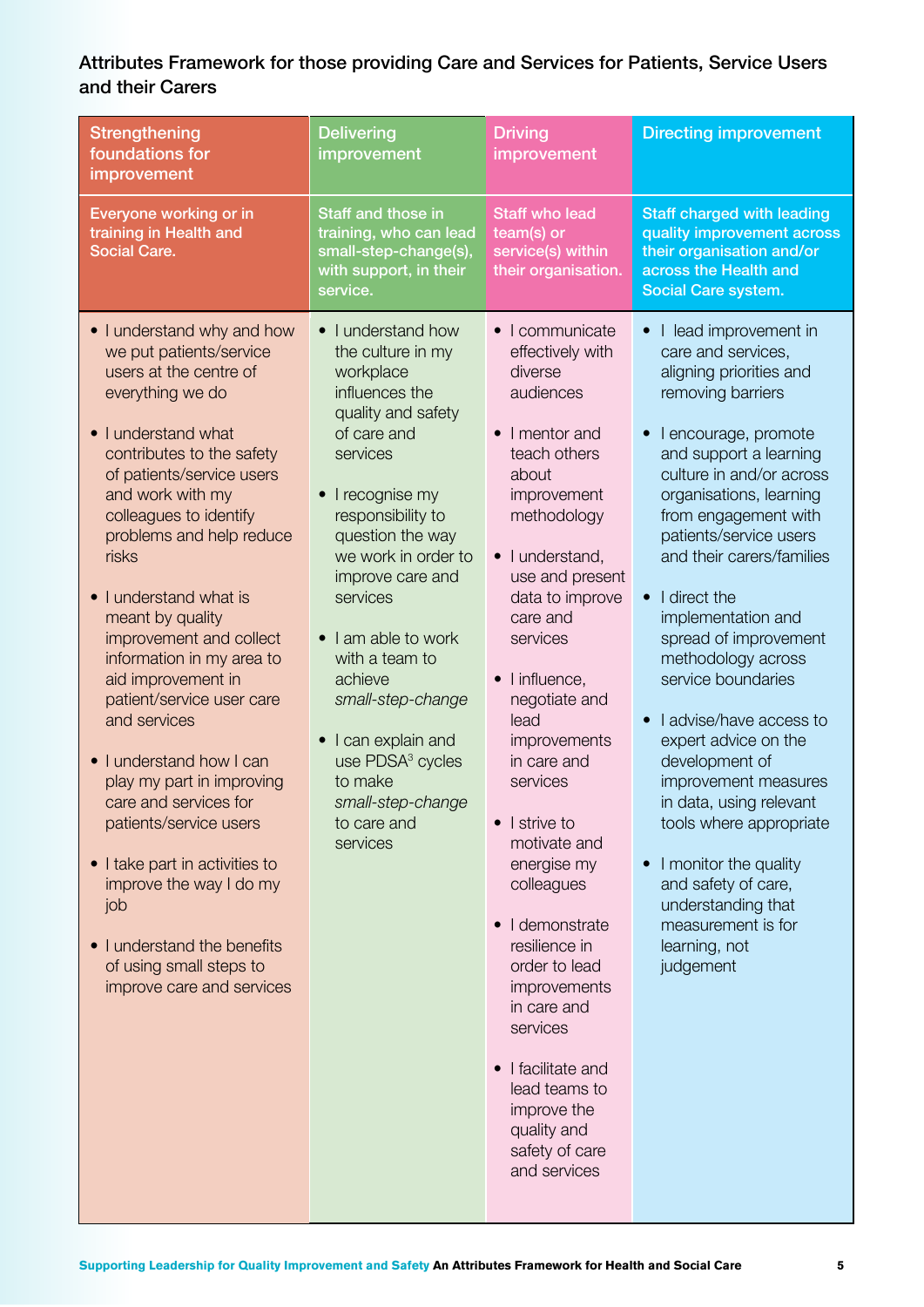### Attributes Framework for those providing Care and Services for Patients, Service Users and their Carers *continued*

| <b>Strengthening</b><br>foundations for<br>improvement                                                                                                                                                                                                                                                                                                                                                                                                                                                                           | <b>Delivering</b><br>improvement                                                                                                                                                                                                                                          | <b>Driving</b><br>improvement                                                                                                                                                                                                                                                                                                                                                                                                                                     | <b>Directing improvement</b>                                                                                                                                                                                                                                                                                                                                                                                                                                                                                                                                                                                                                                                                                                                                                                                                                                        |
|----------------------------------------------------------------------------------------------------------------------------------------------------------------------------------------------------------------------------------------------------------------------------------------------------------------------------------------------------------------------------------------------------------------------------------------------------------------------------------------------------------------------------------|---------------------------------------------------------------------------------------------------------------------------------------------------------------------------------------------------------------------------------------------------------------------------|-------------------------------------------------------------------------------------------------------------------------------------------------------------------------------------------------------------------------------------------------------------------------------------------------------------------------------------------------------------------------------------------------------------------------------------------------------------------|---------------------------------------------------------------------------------------------------------------------------------------------------------------------------------------------------------------------------------------------------------------------------------------------------------------------------------------------------------------------------------------------------------------------------------------------------------------------------------------------------------------------------------------------------------------------------------------------------------------------------------------------------------------------------------------------------------------------------------------------------------------------------------------------------------------------------------------------------------------------|
| <b>Everyone working or in</b><br>training in Health and<br><b>Social Care.</b>                                                                                                                                                                                                                                                                                                                                                                                                                                                   | Staff and those in<br>training, who can lead<br>small-step-change(s),<br>with support, in their<br>service.                                                                                                                                                               | <b>Staff who lead</b><br>team(s) or<br>service(s) within<br>their organisation.                                                                                                                                                                                                                                                                                                                                                                                   | <b>Staff charged with leading</b><br>quality improvement across<br>their organisation and/or<br>across the Health and<br>Social Care system.                                                                                                                                                                                                                                                                                                                                                                                                                                                                                                                                                                                                                                                                                                                        |
| • I understand the benefits<br>of developing myself in<br>order to care for others<br>• I keep my knowledge and<br>skills up to date<br>• I develop my skills in<br>improvement methodology<br>• I work with my colleagues<br>as an effective team<br>member<br>• I listen to patients/service<br>users and their<br>carers/families and share<br>their comments with<br>colleagues to help<br>improve care/services<br>• I understand my<br>responsibility to speak up<br>if something goes wrong<br>and I know how to do this. | • I can identify where<br>teamwork could be<br>more effective and I<br>work with others to<br>improve team<br>performance<br>I work to involve<br>patients/service<br>users and their<br>carers/families in<br>planning care and in<br>quality improvement<br>activities. | I encourage,<br>$\bullet$<br>promote and<br>support a<br>learning culture<br>in my workplace<br>I listen to the<br>$\bullet$<br>voices of<br>patients/service<br>users and their<br>carers/families,<br>using their input<br>to inform quality<br>improvement<br>activities<br>I use systems<br>such as<br>governance,<br>quality<br>assurance and<br>measurement<br>for improvement<br>to identify for<br>myself and<br>team members<br>areas for<br>development | I provide/have access<br>$\bullet$<br>to expert advice and<br>maintain an oversight of<br>the progress of<br>improvement<br>I use evidence-based<br>$\bullet$<br>tools, or accepted<br>guidance, to ensure that<br>appropriate resources<br>are used in the<br>organisation<br>I direct the improvement<br>$\bullet$<br>work across the<br>organisation and<br>respond directly, openly<br>and rapidly to safety<br>alerts, early warning<br>systems and complaints<br>from<br>patients/service users<br>and staff<br>I promote transparency<br>across the organisation<br>I provide high-level<br>support to a<br>multi-organisational<br>collaborative/network,<br>in which teams can<br>learn from, and teach,<br>each other<br>I pay attention to my<br>own learning so that I<br>enhance the way in<br>which I direct<br>improvement within my<br>organisation |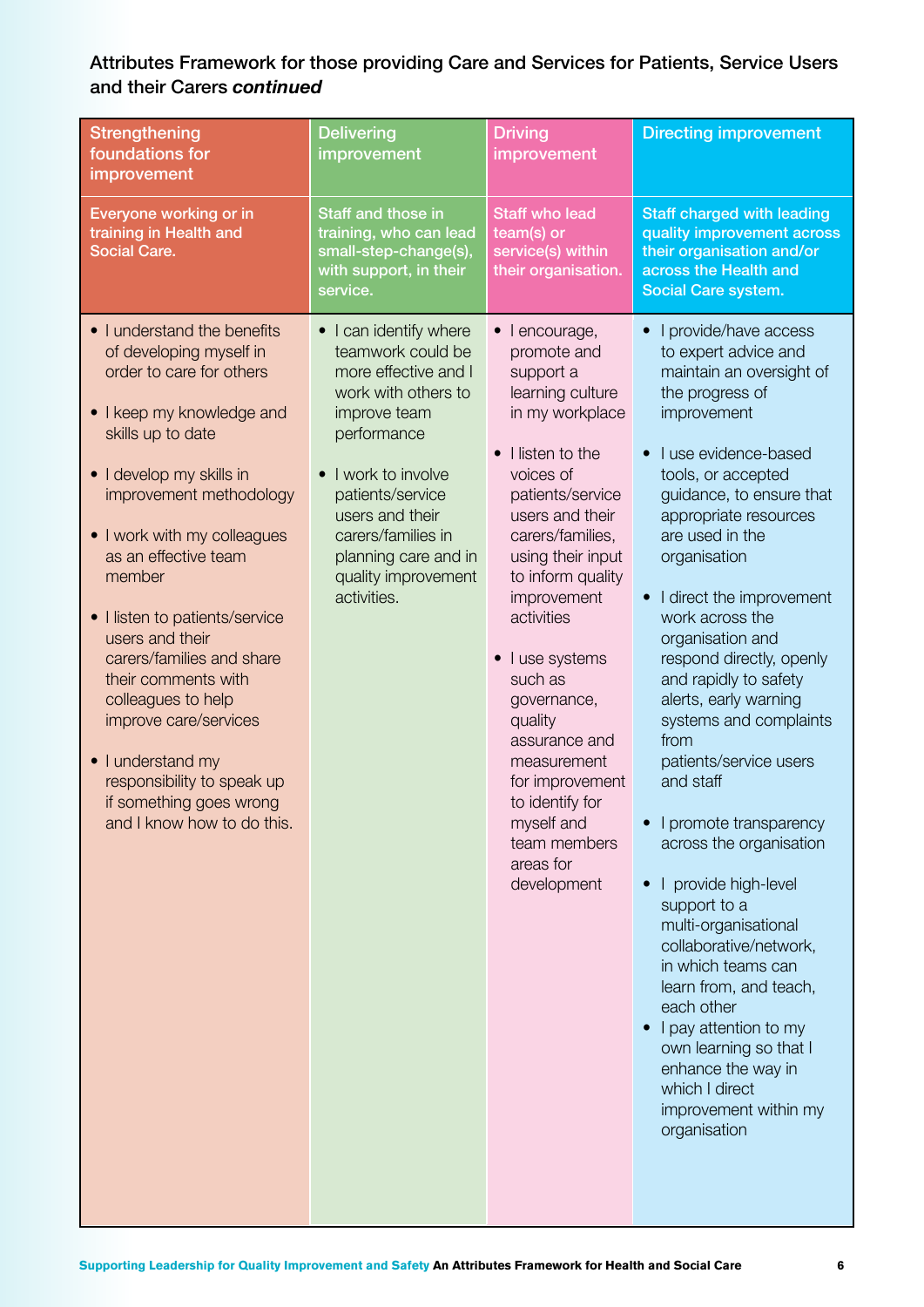## **The Attributes Competence Assessment Tool**

When you are undertaking a self-assessment, the *Attributes Competence Assessment Tool*  (below) can help you identify the knowledge, skills and attitudes required for your role. You will be expected to discuss your self-assessment with your line manager, as part of your annual appraisal and/or personal development plan, in order to agree an action plan addressing your identified learning and development needs. If you are in training within Health and Social Care, you can discuss the results of your self-assessment with your mentor or supervisor and agree your learning and development needs.

#### Assessing yourself

You should use the following rating scale to assess your learning and development needs against each of the attribute statements within your level:

- **LD Lneed a lot of development**
- **I** need some development
- **WD I feel I am well developed**

It generally takes about 15 minutes to assess yourself against the attribute statements. When you have finished, review the number of LDs, SDs, and WDs. You can then plan, with your line manager, the learning and development activities which are relevant to your role.

#### Best Practice Tips

Before starting your assessment, you may find it helpful to discuss the attribute statements with one of your peers. You can also test your self-assessment with your line manager. Be honest with yourself when thinking about your role and your learning and development needs and rate them realistically.

The *Attributes Framework and Competence Assessment Tool* can also enable you to focus on areas for career development and, where relevant, support your preparation for job interviews. They can also be used in conjunction with other frameworks and competencies relevant to your role.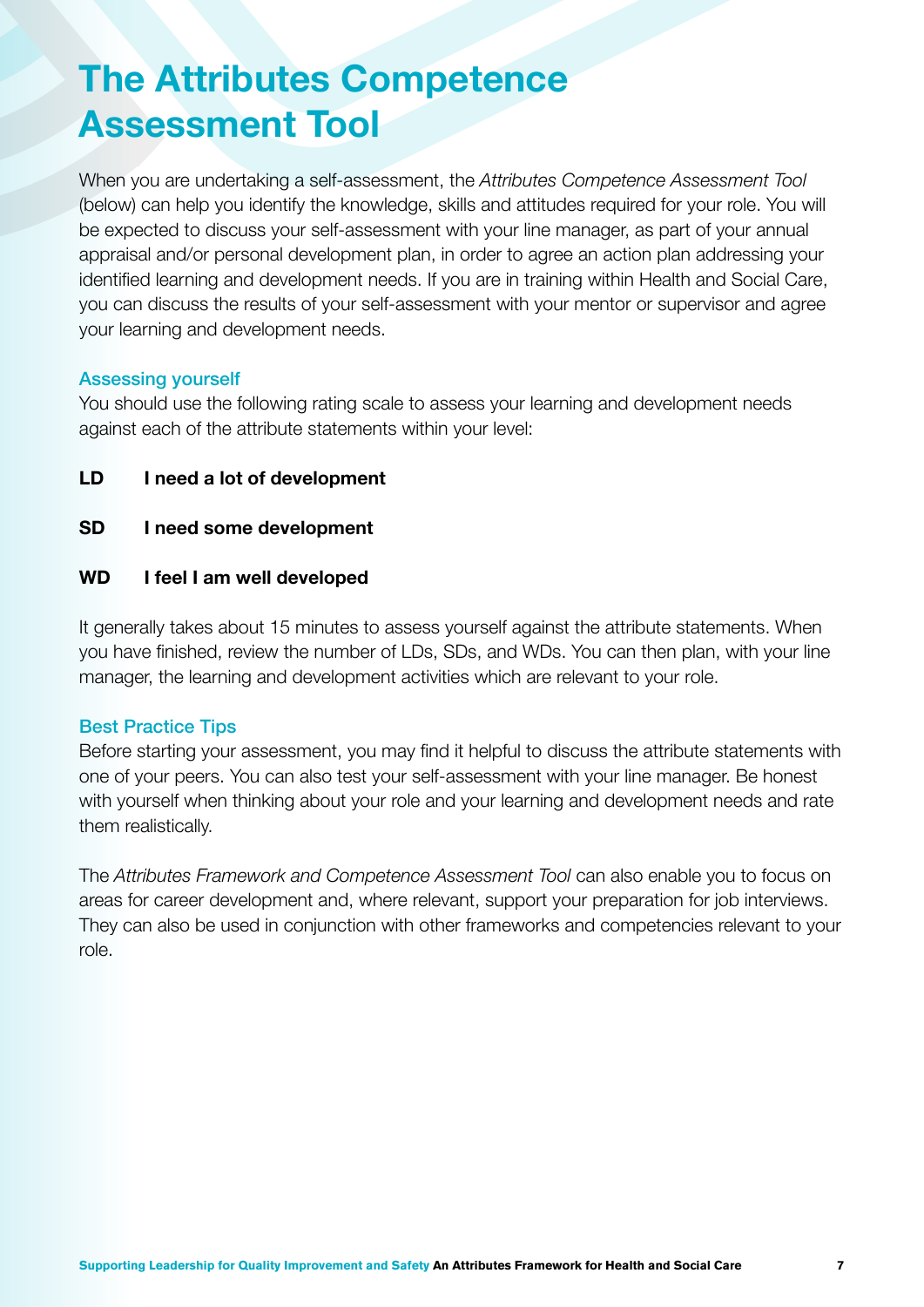## **The Attributes Self-Assessment Tool**

### **Strengthening foundations for improvement**

This component of the Attributes Framework identifies the core foundation knowledge, skills and attitudes required to deliver safe, effective, person-centred care (or person-centred services) related to your role. It is an essential requirement for everyone, either working or in training in health and social care, to be competent in all attributes at this level.

#### Who for:

This applies to all staff who work, or who are in training, in health and social care.

| <b>Rating Scale:</b> | LD.       | I need a lot of development |
|----------------------|-----------|-----------------------------|
|                      | <b>SD</b> | I need some development     |

| WD I feel I am well developed |  |  |
|-------------------------------|--|--|

| <b>Attributes</b>                                                                                                                                     | LD | <b>SD</b> | <b>WD</b> |
|-------------------------------------------------------------------------------------------------------------------------------------------------------|----|-----------|-----------|
| • I understand why and how we put patients/service users at the centre<br>of everything we do                                                         |    |           |           |
| • I understand what contributes to the safety of patients/service users<br>and work with my colleagues to identify problems and help reduce risks     |    |           |           |
| • I understand what is meant by quality improvement and collect information<br>in my area to aid improvement in patient/service use care and services |    |           |           |
| • I understand how I can play my part in improving care and services<br>for patients/service users                                                    |    |           |           |
| • I take part in activities to improve the way I do my job                                                                                            |    |           |           |
| • I understand the benefits of using small steps to improve care<br>and services                                                                      |    |           |           |
| • I understand the benefits of developing myself in order to care for others                                                                          |    |           |           |
| • I keep my knowledge and skills up to date                                                                                                           |    |           |           |
| • I develop my skills in improvement methodology                                                                                                      |    |           |           |
| • I work with my colleagues as an effective team member                                                                                               |    |           |           |
| • I listen to patients/service users and their carers/families and share their<br>comments with colleagues to help improve care/services              |    |           |           |
| • I understand my responsibility to speak up if something goes wrong<br>and I know how to do this                                                     |    |           |           |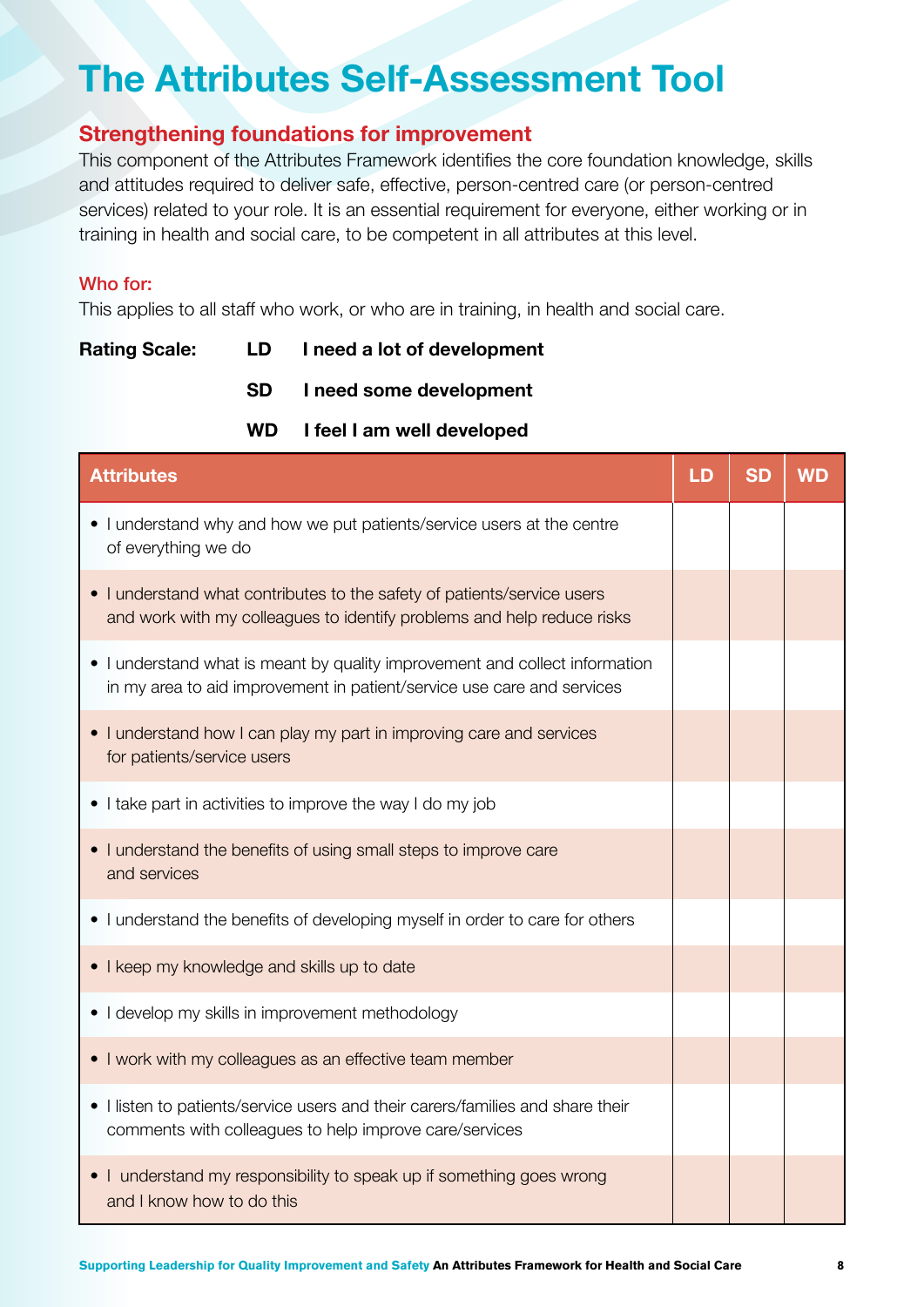### **Delivering improvement**

This component of the Attributes Framework identifies the knowledge, skills and attitudes required to make small-step-change in a service which will lead to quality improvement.

#### Who for:

This applies to staff and those in training, who can lead small-step-change(s), with support, in their service.

| <b>Rating Scale:</b> | LD  | I need a lot of development |
|----------------------|-----|-----------------------------|
|                      | SD. | I need some development     |

#### **WD I feel I am well developed**

| <b>Attributes</b>                                                                                                                         | LD | SD | WD |
|-------------------------------------------------------------------------------------------------------------------------------------------|----|----|----|
| I understand how the culture in my workplace influences the quality<br>$\bullet$<br>and safety of care and services                       |    |    |    |
| I recognise my responsibility to question the way we work in order<br>to improve care and services                                        |    |    |    |
| I am able to work with a team to achieve small-step-change<br>$\bullet$                                                                   |    |    |    |
| I can explain and use PDSA cycles to make small-step-change to<br>$\bullet$<br>care and services.                                         |    |    |    |
| I can identify where teamwork could be more effective and I work<br>$\bullet$<br>with others to improve team performance                  |    |    |    |
| I work to involve patients/service users and their carers/families in<br>$\bullet$<br>planning care and in quality improvement activities |    |    |    |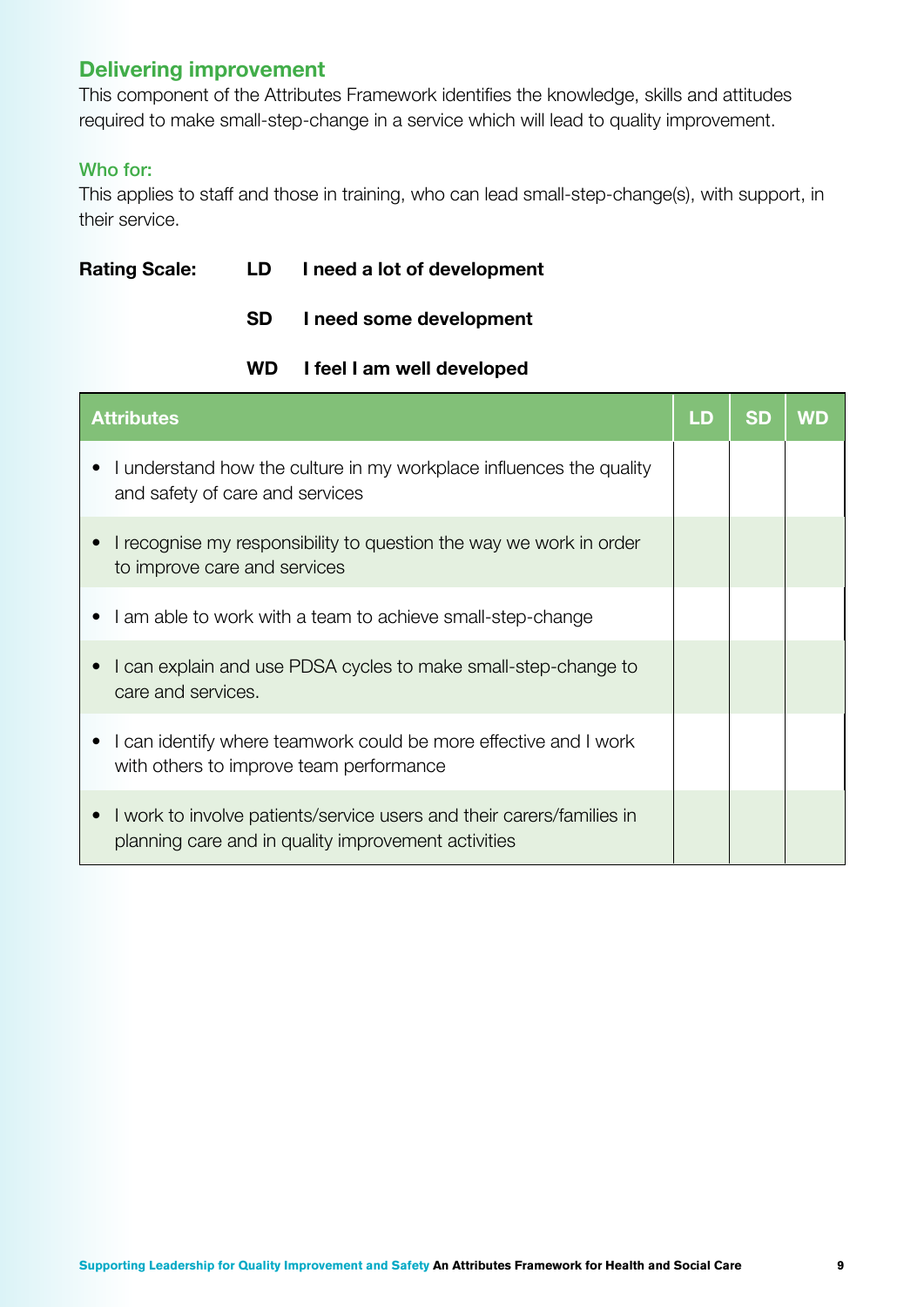## **Driving improvement**

This component of the Attributes Framework identifies the knowledge, skills and attitudes required to lead quality improvement in the workplace.

### Who for:

This applies to staff who lead team(s) or service(s) within their organisation.

| <b>Rating Scale:</b> |                               | LD        | I need a lot of development                                                                                                   |    |           |           |
|----------------------|-------------------------------|-----------|-------------------------------------------------------------------------------------------------------------------------------|----|-----------|-----------|
|                      |                               | <b>SD</b> | I need some development                                                                                                       |    |           |           |
|                      |                               | <b>WD</b> | I feel I am well developed                                                                                                    |    |           |           |
|                      | <b>Attributes</b>             |           |                                                                                                                               | LD | <b>SD</b> | <b>WD</b> |
| $\bullet$            |                               |           | I communicate effectively with diverse audiences                                                                              |    |           |           |
|                      |                               |           | I mentor and teach others about improvement methodology                                                                       |    |           |           |
| $\bullet$            |                               |           | I understand, use and present data to improve care and services                                                               |    |           |           |
| $\bullet$            |                               |           | I influence, negotiate and lead improvements in care and services                                                             |    |           |           |
|                      |                               |           | I strive to motivate and energise my colleagues                                                                               |    |           |           |
|                      | services                      |           | I demonstrate resilience in order to lead improvements in care and                                                            |    |           |           |
|                      | and services                  |           | I facilitate and lead teams to improve the quality and safety of care                                                         |    |           |           |
|                      | workplace                     |           | I encourage, promote and support a learning culture in my                                                                     |    |           |           |
|                      | activities                    |           | I listen to the voices of patients/service users and their<br>carers/families using their input to inform quality improvement |    |           |           |
|                      | members areas for development |           | I use systems such as governance, quality assurance and<br>measurement for improvement to identify for myself and team        |    |           |           |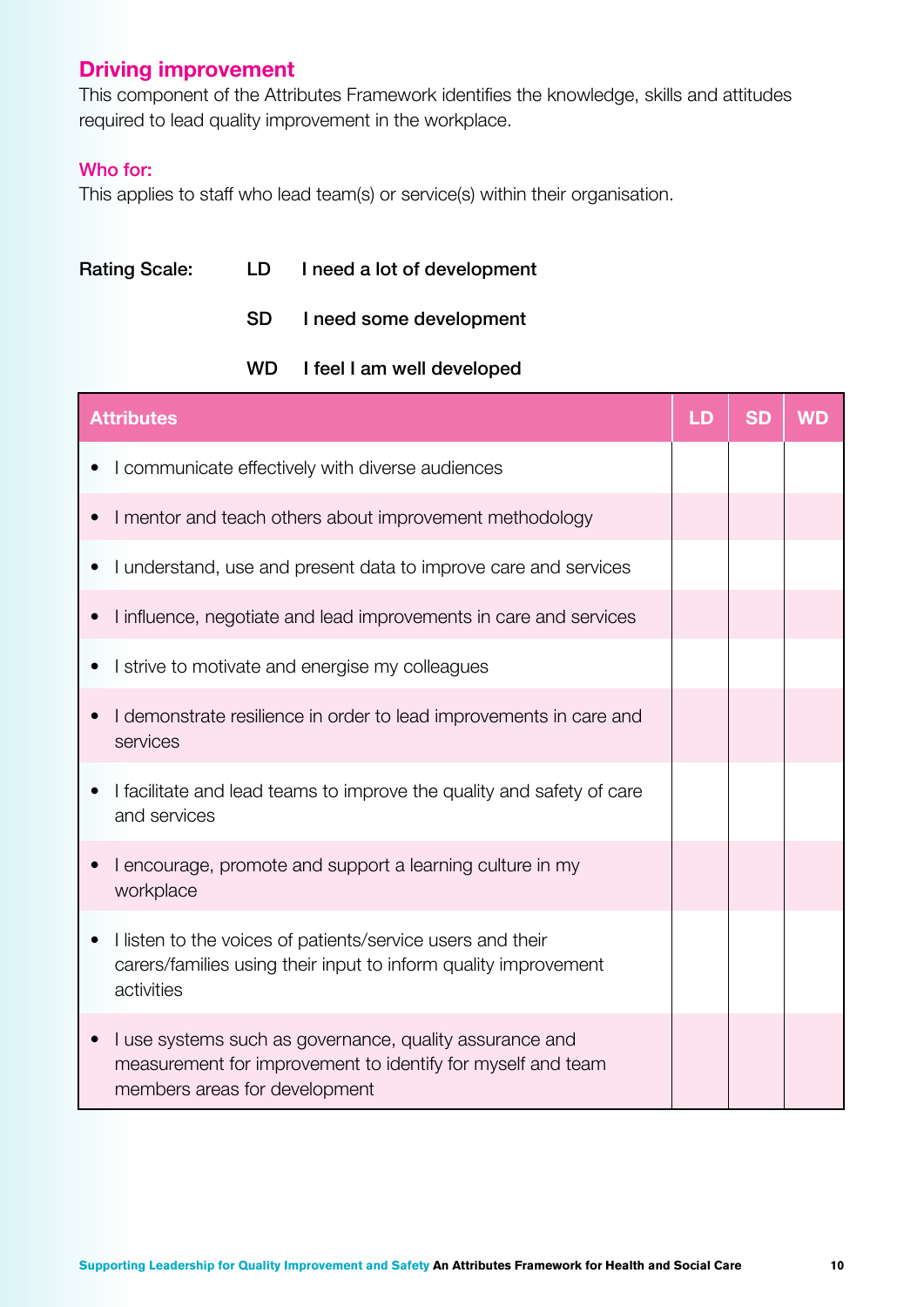### **Directing improvement**

This component of the Attributes Framework identifies the knowledge, skills and attitudes required to advise on and lead quality improvement across service boundaries.

#### Who for:

This applies to staff charged with leading quality improvement across their organisation and/across the Health and Social Care system. in Northern Ireland. These individuals are also responsible for ensuring that quality improvement is imbedded in the day-to-day work of the organisation.

|  | <b>Rating Scale:</b> | LD | I need a lot of development |
|--|----------------------|----|-----------------------------|
|--|----------------------|----|-----------------------------|

**SD I need some development** 

**WD I feel I am well developed** 

|           | <b>Attributes</b>                                                                                                                                                                                 | LD | <b>SD</b> | <b>WD</b> |
|-----------|---------------------------------------------------------------------------------------------------------------------------------------------------------------------------------------------------|----|-----------|-----------|
|           | I lead improvement in care and services, aligning priorities and<br>removing barriers                                                                                                             |    |           |           |
|           | I encourage, promote and support a learning culture in and/or across<br>organisations, learning from engagement with patients/service users<br>and their carers/families                          |    |           |           |
| $\bullet$ | I direct the implementation and spread of improvement methodology<br>across service boundaries                                                                                                    |    |           |           |
| $\bullet$ | I advise/have access to expert advice on the development of<br>improvement measures and understand variation in data, using<br>relevant tools where appropriate                                   |    |           |           |
| $\bullet$ | I monitor the quality and safety of care, understanding that<br>measurement is for learning, not judgement                                                                                        |    |           |           |
|           | I provide/have access to expert advice and maintain an oversight of<br>the progress of improvement                                                                                                |    |           |           |
| $\bullet$ | I use evidence-based tools, or accepted guidance, to ensure that<br>appropriate resources are used in the organisation                                                                            |    |           |           |
| $\bullet$ | I direct the improvement work across the organisation and respond<br>directly, openly and rapidly to safety alerts, early warning systems<br>and complaints from patients/service users and staff |    |           |           |
| $\bullet$ | I promote transparency across the organisation                                                                                                                                                    |    |           |           |
|           | provide high-level support to a multi-organisational collaborative<br>network, in which teams can learn from, and teach, each other                                                               |    |           |           |
|           | I pay attention to my own learning so that I enhance the way in<br>which I direct improvement within my organisation                                                                              |    |           |           |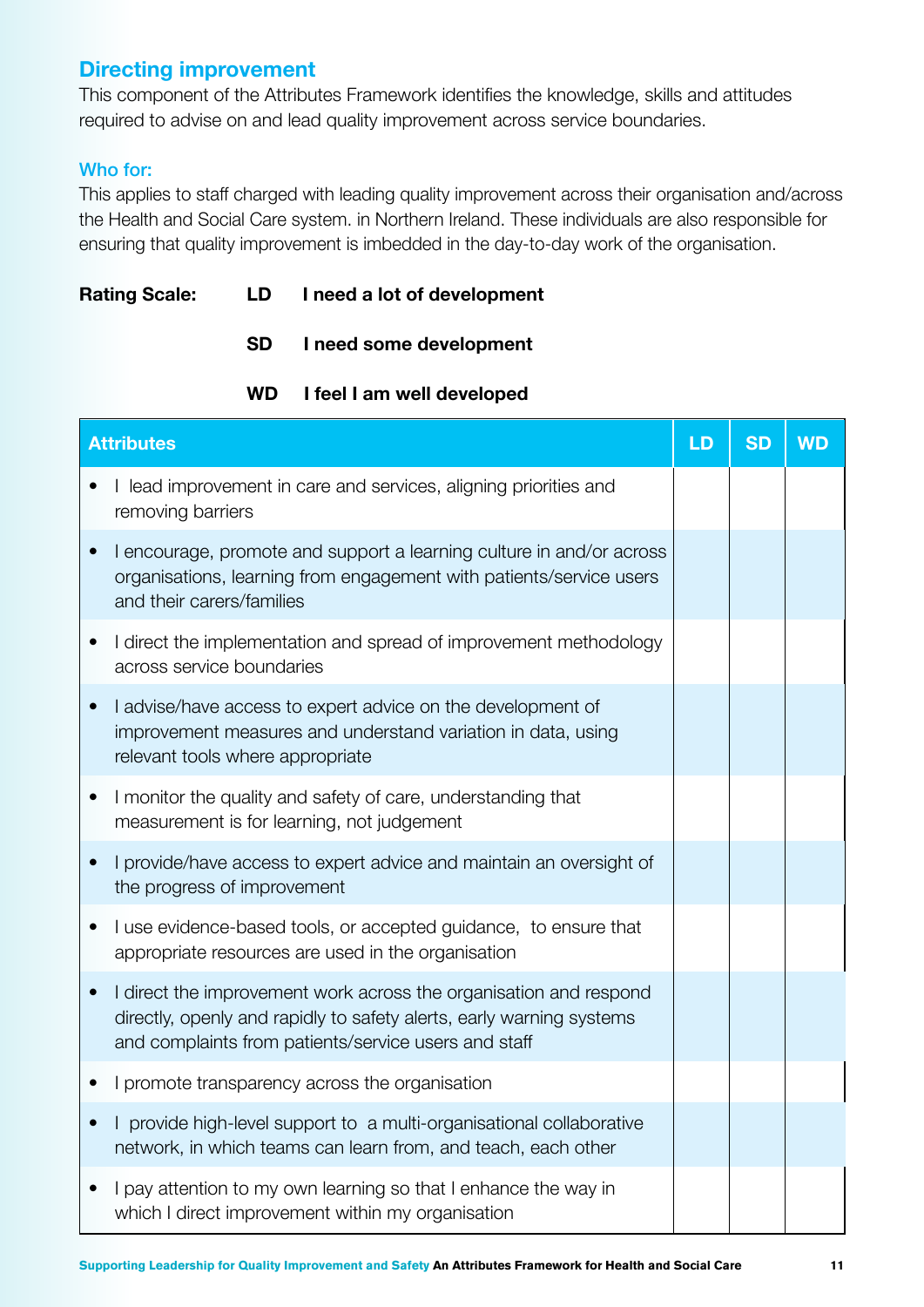## **Appendix 1.**

## Membership of Attributes Framework Project Steering Group

| Dr Gavin Lavery (Chair)                              | <b>Clinical Director</b>                                                                                 | <b>HSC Safety Forum, PHA</b>                         |
|------------------------------------------------------|----------------------------------------------------------------------------------------------------------|------------------------------------------------------|
| Margaret Rogan                                       | <b>Consultant Midwife</b>                                                                                | <b>Strategic Midwifery Forum</b>                     |
| Dr David Robinson                                    | Co Director of Nursing, Governance,<br>Standards and Performance                                         | <b>Belfast HSC Trust</b>                             |
| Dr Gerry Lynch                                       | Consultant Psychiatrist / Clinical Director, Mental Health<br>and Disability Services                    | Northern HSC Trust                                   |
| Avril Redmond                                        | Professional Lead for Nursing Medicine/Unscheduled Care<br>& Clinical Service Lead for Renal & Neurology | Northern HSC Trust                                   |
| Dr David Hill                                        | <b>Consultant Anaesthetist</b>                                                                           | South Eastern HSC Trust                              |
| <b>Brenda Carson</b>                                 | Head of Patient Safety and Improvement                                                                   | South Eastern HSC Trust                              |
| <b>Carmel Harney</b>                                 | Assistant Director AHP Governance, Workforce<br>Development & Training                                   | Southern HSC Trust                                   |
| <b>Prof Vivien Coates</b>                            | Professor of Nursing Research                                                                            | Western HSC Trust                                    |
| Anne Witherow                                        | Assistant Director of Nursing                                                                            | <b>Western HSC Trust</b>                             |
| Dr Sandra McNeill                                    | Consultant Obstetrician & Gynaecologist & Deputy Head<br>of School for Obs & Gynae, NIMDTA               | Western HSC Trust                                    |
| Dr Keith McCollum                                    | GP                                                                                                       | <b>General Practice</b>                              |
| <b>Rita Devlin</b>                                   | Senior Professional Development Officer                                                                  | Royal College of Nursing                             |
| <b>Prof Keith Gardiner</b><br><b>Training Agency</b> | <b>Chief Executive</b>                                                                                   | NI Medical & Dental                                  |
| Dr Claire Loughrey                                   | Director for Post-Graduate General Practice Education                                                    | NI Medical & Dental<br><b>Training Agency</b>        |
| <b>Maurice Devine</b>                                | <b>Assistant Head</b>                                                                                    | <b>Clinical Education Centre</b>                     |
| Will Young                                           | <b>Principal Consultant</b>                                                                              | <b>HSC Leadership Centre</b>                         |
| Prof Tanya McCance                                   | Co-Director Nursing Research & Development School<br>of Nursing                                          | University of Ulster                                 |
| Leontia Hoy                                          | Programme Co-ordinator Specialist Practice                                                               | Queen's University Belfast                           |
| Jo Browne                                            | Inspector/Quality Reviewer<br>Independent Health Care Team                                               | <b>Regulation Quality</b><br>Improvement Authority   |
| Marian O'Rourke                                      | Professional Adviser                                                                                     | NI Social Care Council                               |
| Maura McKenna                                        | Joint Chair, Regional KSF Group                                                                          | <b>Trade Union Forum</b>                             |
| Catherine Shannon                                    | Joint Chair, Regional KSF Group                                                                          | <b>Trade Union Forum</b>                             |
| <b>Charlotte McArdle</b>                             | Chief Nursing Officer and Co-Chair Quality 2020<br>Implementation Steering Group                         | Department Health Social<br>Services & Public Safety |
| Cathy McCusker<br>(Project Lead)                     | Senior Professional Officer                                                                              | N I Practice &<br><b>Education Council</b>           |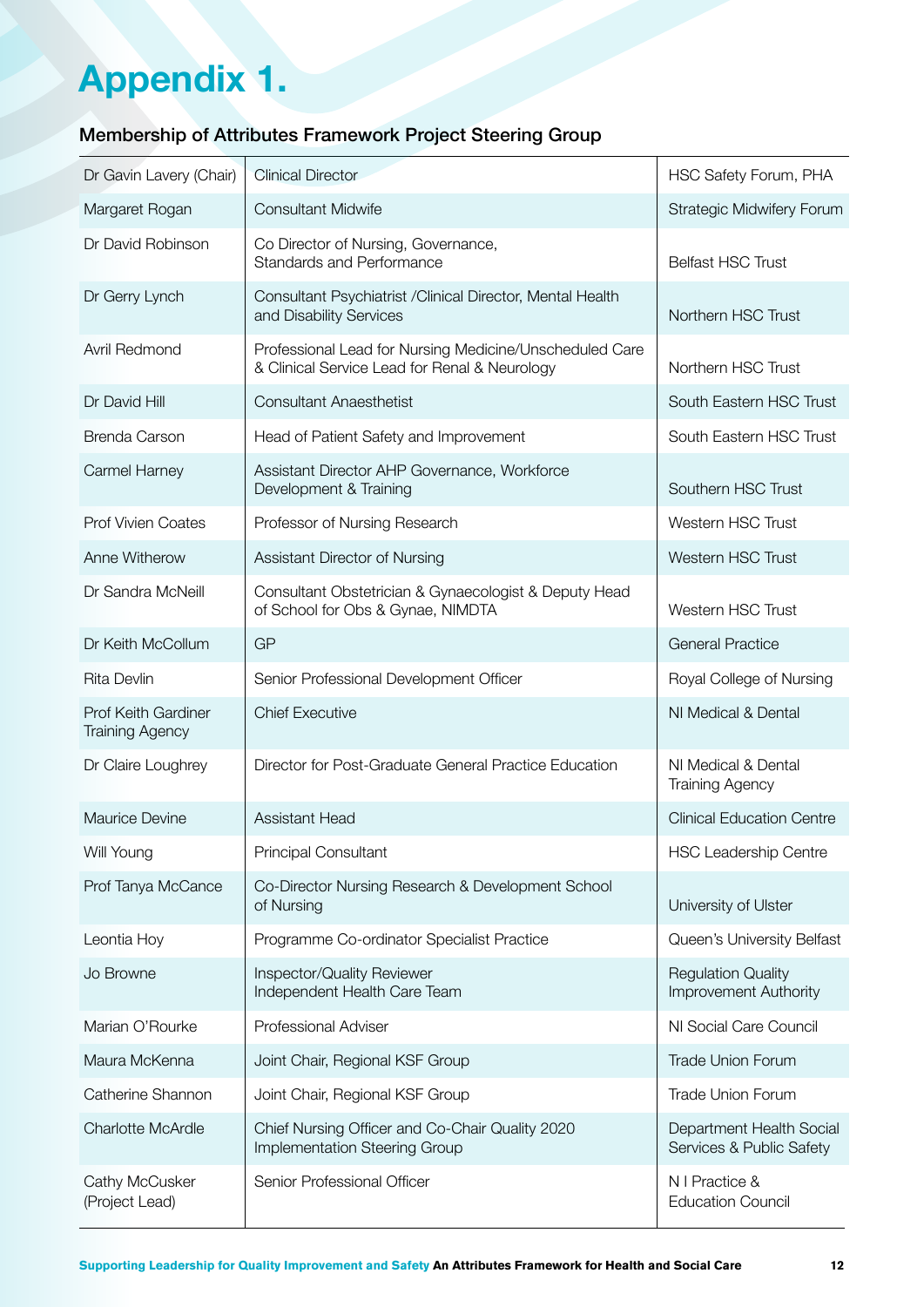## **References**

"Berwick Report". National Advisory Group on the Safety of Patients in England (2013), spokesman, Prof Don Berwick. A promise to learn – a commitment to act. Improving the safety of patients in England. London: National Advisory Group on the Safety of Patients in England.

Deming W (1986). Out of the Crisis. Cambridge. Mass.: MIT. Center for Advanced Educational Services.

Department of Health (DH) (2004). NHS/HPSS Knowledge and Skills Framework and Development Review Process. London: DH.

Department of Health Social Services and Public Safety (DHSSPS (2011). Quality 2020: A 10-Year Strategy to Protect and Improve Quality in Health and Social Care in Northern Ireland. Belfast: DHSSPS.

"Francis Report". Mid Staffordshire NHS Foundation Trust Inquiry (2013), chaired by Robert Francis, QC. Report of the Mid Staffordshire NHS Foundation Trust Public Inquiry. London: Stationery Office.

Health and Social Care Board (HSCB) (2011). Transforming Your Care: A Review of Health and Social Care in Northern Ireland. Belfast: HSCB.

Langley GL, Nolan KM, Nolan TW, Norman CL, Provost LP (2009). The Improvement Guide: A Practical Approach to Enhancing Organisational Performance (Second Edition). San Francisco: Jossey-Bass Publishers.

Northern Ireland Practice and Education Council for Nursing and Midwifery (NIPEC) (2010). A Competence Assessment Tool for Ward Sisters and Charge Nurses: Supporting your Professional Development. Belfast: NIPEC.

Northern Ireland Practice and Education Council for Nursing and Midwifery (NIPEC) (2012). A Competence Assessment Tool for Team Leaders: Supporting your Professional Development. Belfast: NIPEC.

Northern Ireland Social Care Council (NISCC) (2014). Professional in Practice. Belfast: NISCC

NHS Leadership Academy and Academy of Medical Royal Colleges (2010). Medical Leadership Competency Framework: Enhancing Engagement in Medical Leadership Third Edition: Coventry: NHS Institute for Innovation and Improvement.

NHS Leadership Academy (2013) Healthcare Leadership Model. Accessed on 4 February 2014 at http://www.leadershipacademy.nhs.uk/discover/leadership-framework